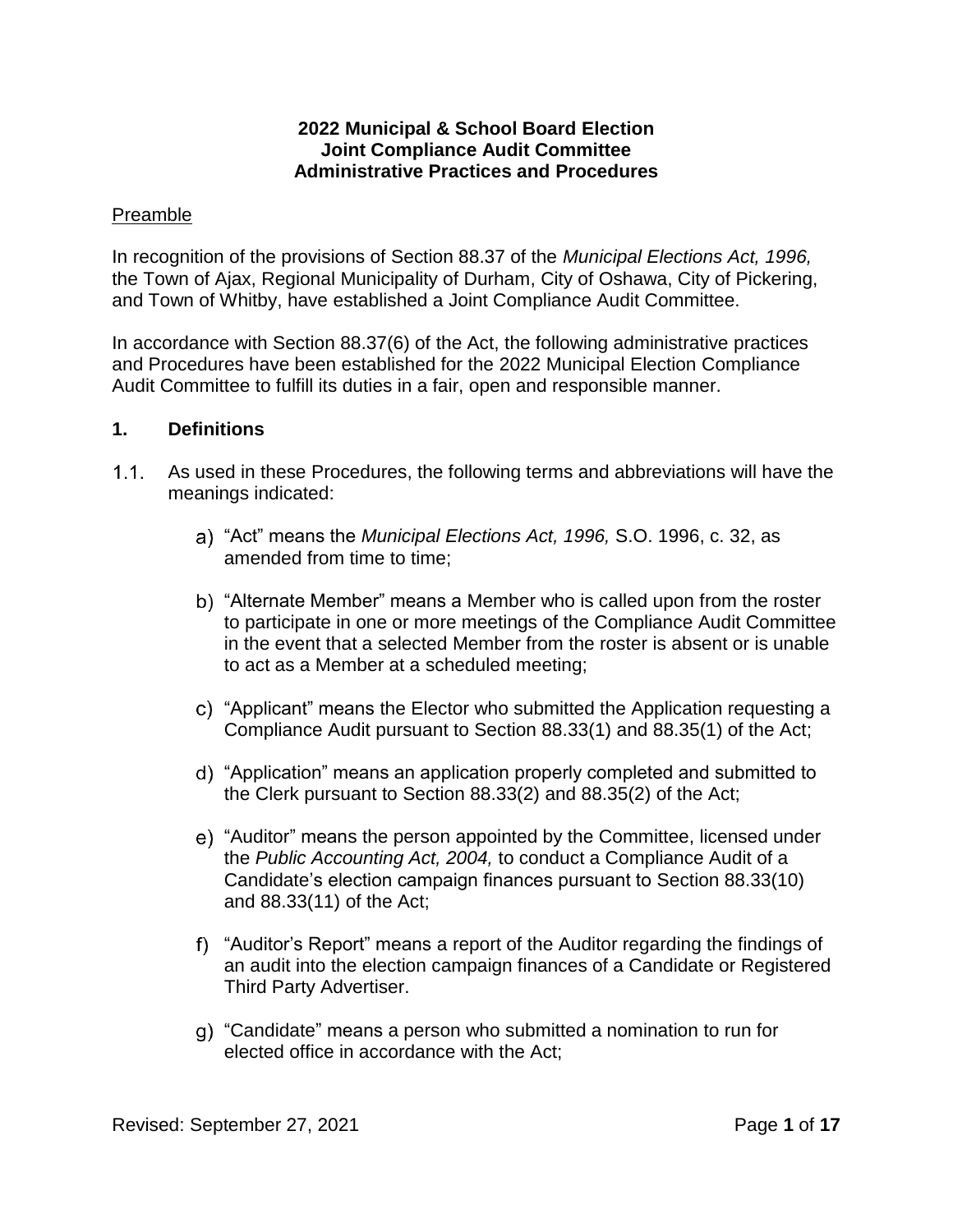- "Chair" means the presiding officer for Committee Meetings, selected in accordance with these procedures;
- "Clerk" means the clerk or secretary of the Participating Body, or their designate;
- i) "Committee" means three Members selected from the roster to serve as the Compliance Audit Committee established by the municipality or local board pursuant to Section 88.37 of the Act and in accordance with the Compliance Audit Committee Terms of Reference adopted by the municipality or local board;
- "Compliance Audit" means an audit of a Candidate or Third Party Advertiser's election campaign finances conducted by an Auditor appointed by the Committee;
- "Contributor" means an individual, corporation, or trade union who has made contributions to the campaign of a Candidate or Registered Third Party Advertiser;
- "Council" means the Council or Local Board of the Participating Bodies;
- n) "Elector" means a person eligible to vote in the municipal election in accordance with the Act;
- "Local Board" means a School Board that may be a Participating Body under these procedures;
- "MCIA" means the *Municipal Conflict of Interest Act, R.S.O. 1990, c. M.50*, as amended;
- "Meeting" means a Meeting of the Committee held under the Act;
- "MEA" means the *Municipal Elections Act, 1996, S.O. 1996, c. 32, Sched.,*  as amended;
- "Member" means an individual who has been duly appointed to the roster of individuals, in accordance with the Participating Body's appointment procedures, and selected by a Participating Body to serve as the Compliance Audit Committee in accordance with the Joint Compliance Audit Committee Terms of Reference;
- "Minutes" means the record, without note or comment, of the Committee's resolutions and decisions;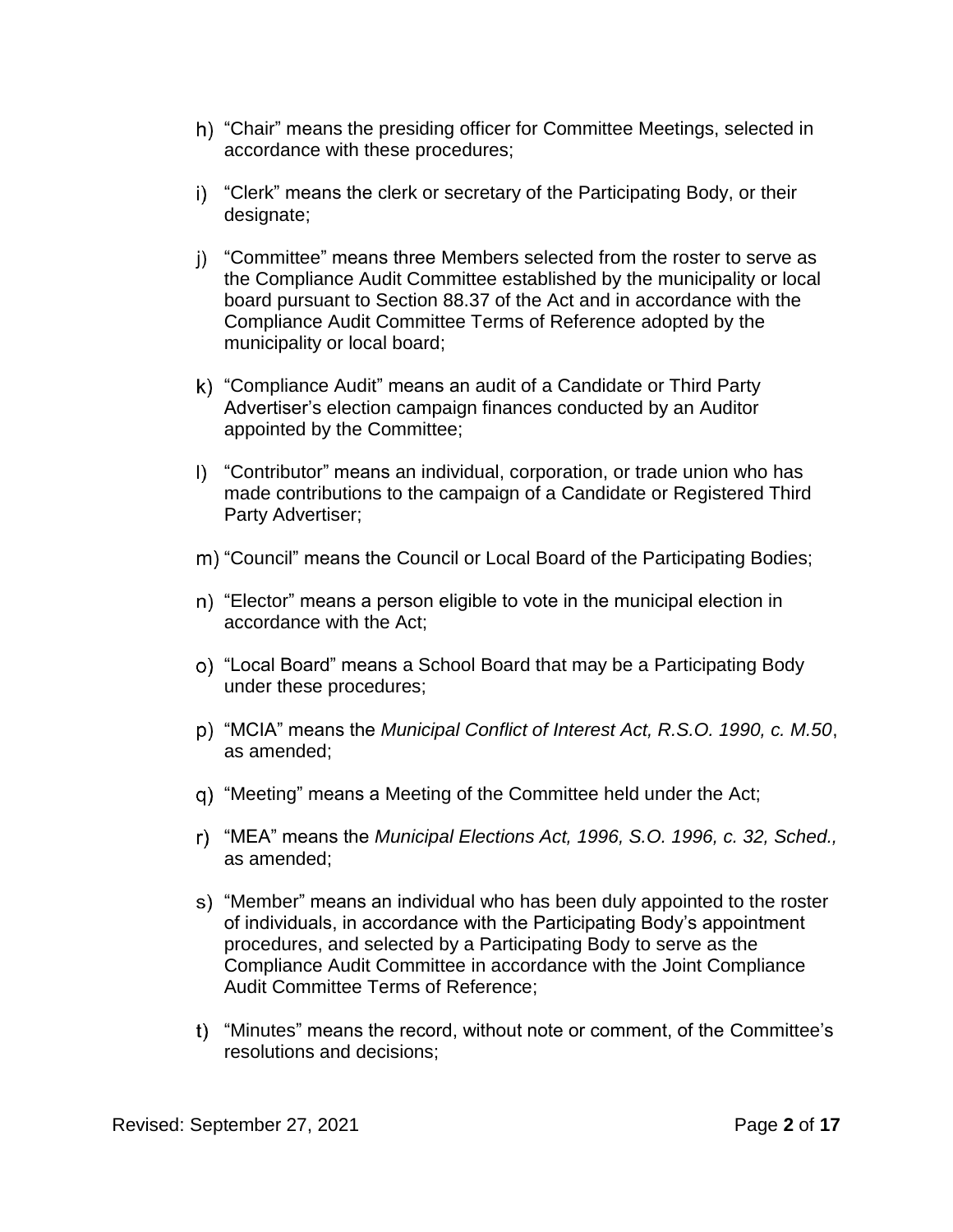- "Participating Bodies" means the Town of Ajax, Regional Municipality of Durham, City of Oshawa, City of Pickering, and Town of Whitby.
- "Procedures" means this document in its entirety;
- "Roster" means the individuals appointed to potentially serve as Members on the Compliance Audit Committee.
- "Prosecutor" means an individual selected for the purpose of prosecuting a Candidate, Registered Third Party Advertiser, or Contributor for contraventions of the election campaign finance provisions of the *MEA*;
- "Report" means the Report prepared by the Clerk in accordance with Section 88.34 of the Act which identifies whether a Contributor appears to have contravened any of the contribution limits under the Act;
- "Third Party Advertiser" means the registered Third Party Advertiser whose election campaign finances are the subject of an Application for a Compliance Audit; and
- "Witness" means an individual or organization requested by an Applicant, Contributor, Candidate, or Third Party Advertiser to speak and/or present evidence at a Meeting.

#### **2. Responsibilities**

- $2.1.$ It is the responsibility of Members to fairly consider all Applications and Reports with respect to alleged and apparent contraventions of the financial provisions of the *MEA*, and to render decisions in accordance with their authorities under the *MEA*.
- $2.2.$ It is the responsibility of the Chair to:
	- a) Lead the Committee through the Order of Business at a meeting, until the consideration of all matters on the meeting agenda are complete;
	- b) Enforce the observance of order, decorum, and the rules of debate among the Members and those persons in attendance at a meeting;
	- c) Decide questions of order and procedure at a meeting, in consultation with the Clerk; and
	- d) Serve as a liaison between the Committee and the Clerk on matters of procedure and process.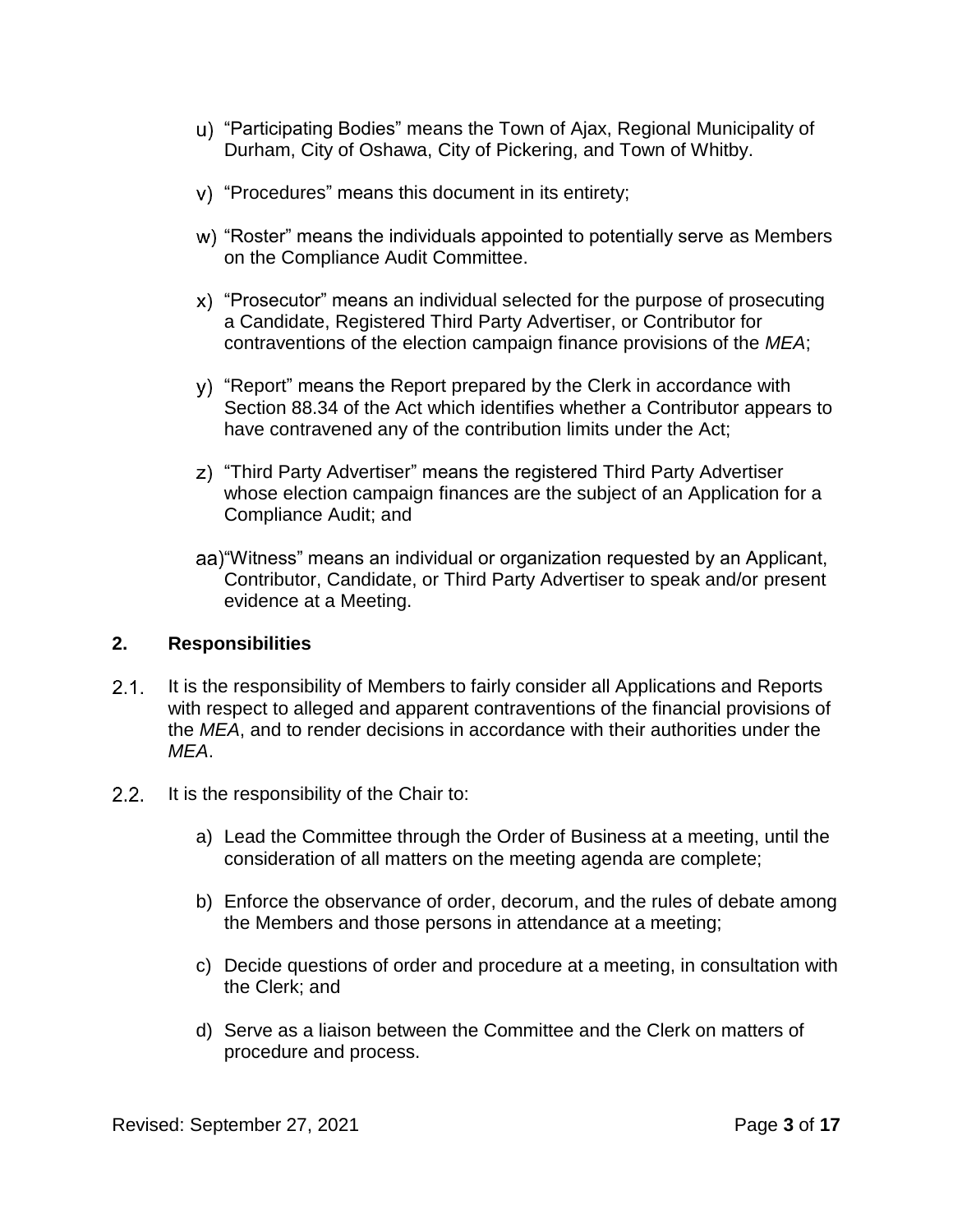# <span id="page-3-0"></span>**3. Expected Conduct for Members & Conflicts of Interest**

- $3.1.$ Members of the Compliance Audit Committee are expected to treat all Members, Applicants, Candidates, staff and members of the public with respect. Members shall perform their functions with integrity, accountability, impartiality, and transparency, avoiding improper use of the influence of their appointment, conflicts of interest, or perceptions of bias. Members shall perform their duties in a manner that promotes public confidence and will bear close public scrutiny. Members shall seek to serve the public interest by upholding both the letter and the spirit of the laws and the Terms of Reference and mandate of the Committee. Members are responsible for determining if they are unable to uphold these standards with respect to a specific application and shall notify the Clerk immediately upon becoming aware.
- $3.2.$ While the Committee is not a local board for the purposes of the *MCIA* and is therefore not subject to the *MCIA*, Members are expected to adhere to the following principles enumerated in the *MCIA*:
	- The importance of integrity, independence and accountability in decisionmaking;
	- b) Members are expected to perform their duties of office with integrity and impartiality in a manner that will bear the closest scrutiny; and
	- There is a benefit to municipalities and local boards when members have a broad range of knowledge and continue to be active in their own communities, whether in business, in the practice of a profession, in community associations, and otherwise.
- $3.3.$ As noted in the Committee's Terms of Reference, "All Committee Members shall agree in writing that they will not work or volunteer for, or contribute to, any candidate or registered third party in any capacity in an election of a lower-tier municipality in the Region of Durham, the Regional Municipality of Durham, or a School Board having jurisdiction in the Region of Durham. If a person on the roster to serve on the Compliance Audit Committee is identified as having participated or contributed to a candidate's campaign or registered third party, that person shall not be eligible to be selected as a Member with respect to a Compliance Audit Committee application within the Participating Body." Should an appointed Committee Member accept employment with a Participating Body or register as a candidate or a third party with the Participating Body, they will have been deemed to have resigned.
- $3.4.$ Members shall not participate in a Committee proceeding if they have a family, personal or business relationship with the Applicant or the subject of the application.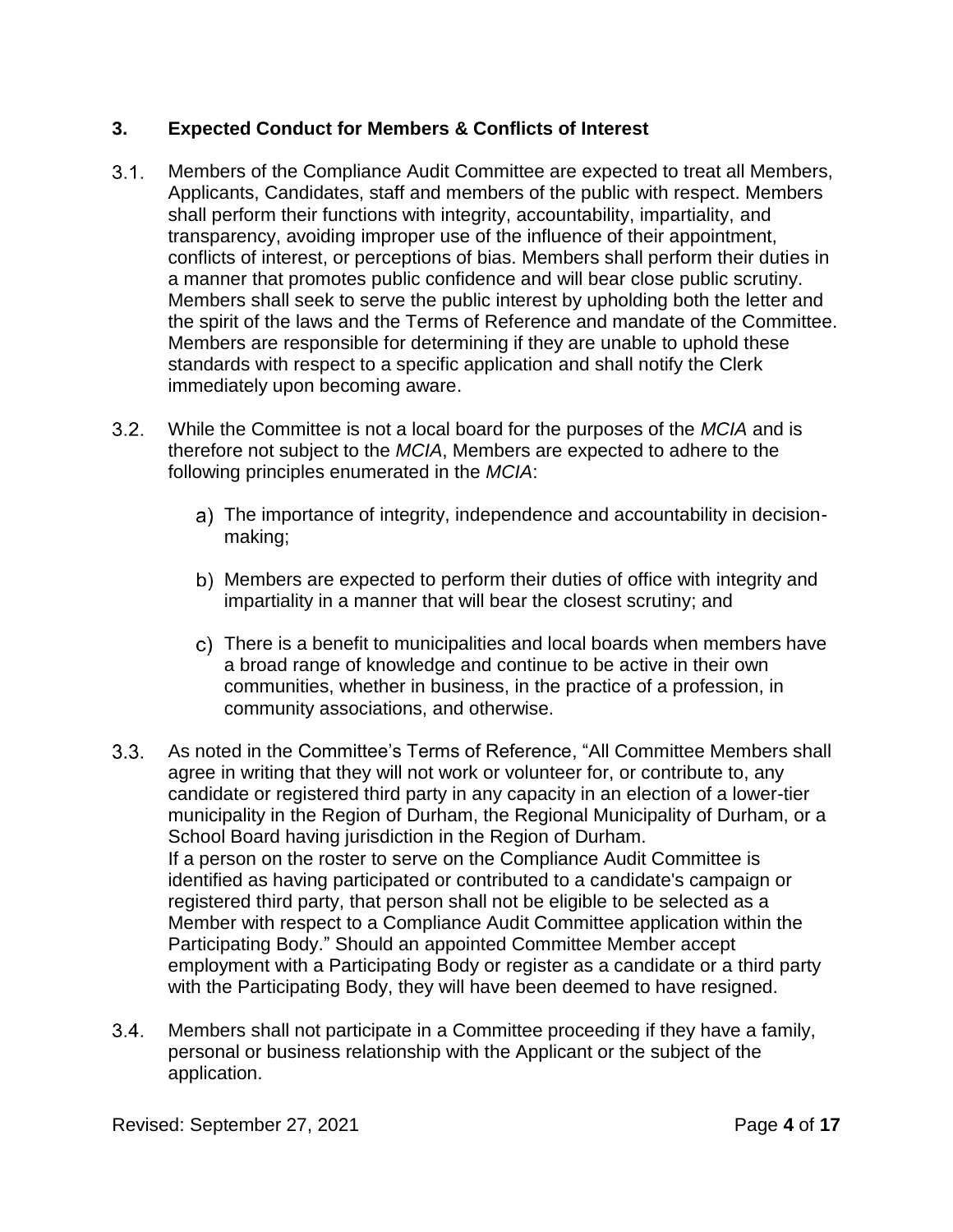$3.5.$ Where a Member cannot uphold the above principles, the Member shall notify the Clerk and shall be recused from participating in the applicable Committee proceedings. The Clerk shall be permitted to appoint an Alternate Member to act in the place of the recused Member in order to maintain the composition of three (3) Members for the Committee.

## **4. Observance of Rules of Procedure**

- $4.1.$ The rules in these Procedures shall be observed in all Meetings of the Committee.
- $4.2.$ If these Procedures do not provide for a matter of procedure that arises during a Meeting, the practice shall be determined by the Chair in consultation with the Clerk, and the Chair may do whatever is necessary and permitted by law to enable the Committee to effectively and completely deal with the matter before it.
- $4.3.$ The Committee may waive any rule of procedure as it considers appropriate by a two-thirds majority vote of Members**,** with the exception of any procedures that are mandated by the *MEA* or any other provincial legislation.
- $4.4.$ A Member may call attention to a violation of these procedures by stating a point of order to the Chair, and the Chair shall then decide upon the point of order and advise the Members of their decision with respect to the procedure to be followed. A Member may immediately appeal the Chair's decision to the Committee. The Committee shall hear the reason for the appeal from the appellant and the reason for the decision from the Chair, and shall decide the question without debate. The decision of the Committee based on a majority vote is final.

## **5. Committee Composition**

- $5.1.$ In accordance with the Compliance Audit Committee Terms of Reference, the Clerk shall select three (3) Members to serve on the Committee. The Clerk may also select one or more Members from the roster to act as Alternate Members should a Member be unable to attend a Meeting for any reason or be recused from the Committee's proceedings per Section [3](#page-3-0) of these Procedures.
- $5.2.$ When called upon to sit at a Committee meeting, an Alternate Member shall have all the same duties and powers as a regular Member, and shall be properly briefed on all matters pertinent to the Committee's business.
- $5.3.$ Where an Alternate Member is sitting at a Committee meeting and the previously absent regular Member becomes available to participate, the regular Member shall not take the place of the Alternate Member and the Alternate Member shall continue to serve for the remainder of the meeting. Where a meeting or matter of Committee business is adjourned to a later date, the Alternate Member shall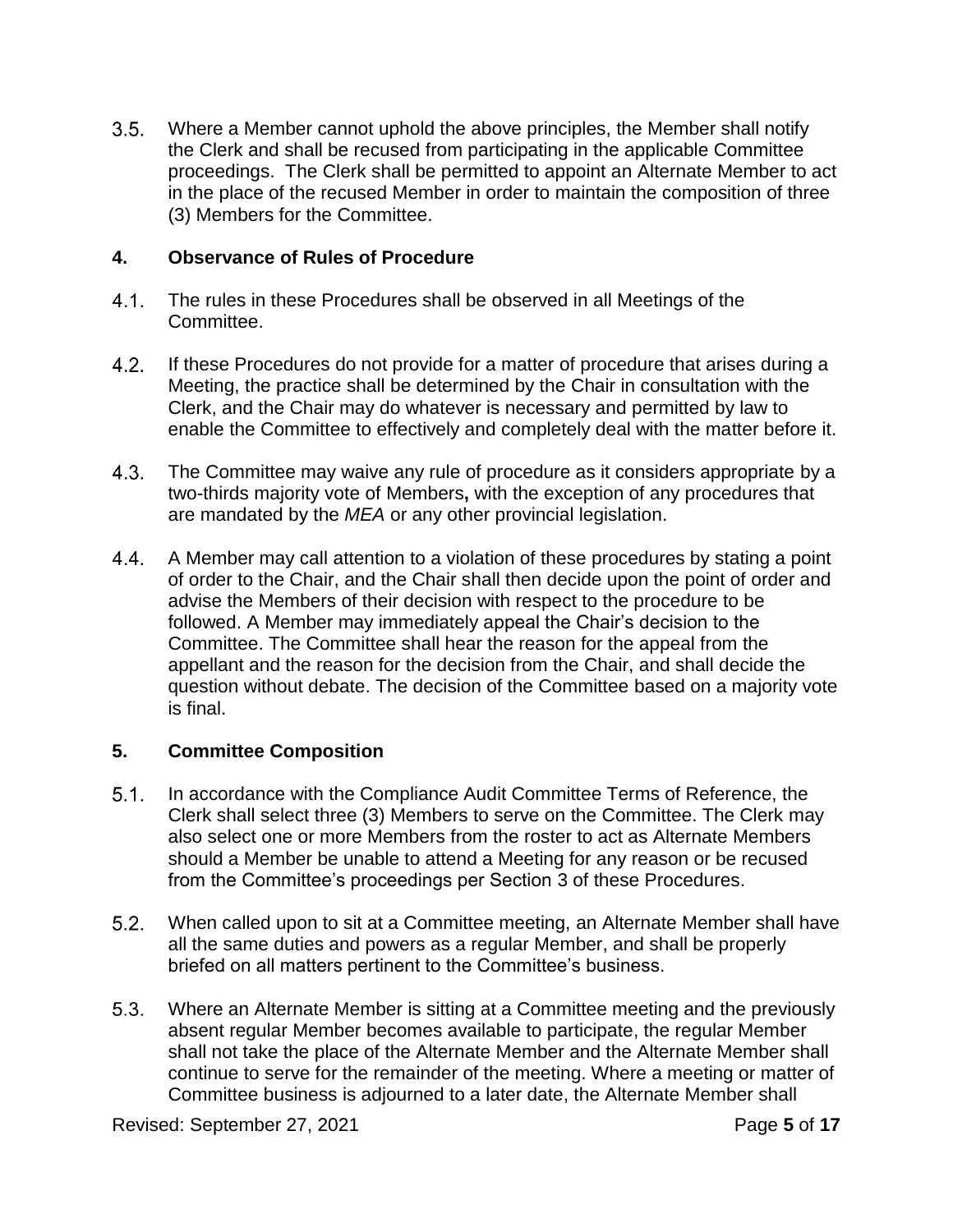continue to participate at the future meeting in place of the regular Member until the matter is dispensed with and/or the meeting concludes.

#### **6. Legal Counsel**

 $6.1.$ Where the Clerk or Committee determines that the Committee requires legal assistance in respect of a specific Application or Report, or for other matters such as the Committee's role, interpretation of legislation, procedure, or other matters of a general nature pertinent to the Committee's business, the Clerk, in consultation with the Participating Body's solicitor, shall retain legal counsel to provide advice that may be subject to solicitor client privilege to the Committee.

#### **7. Duties of Chair and Members**

 $7.1.$ Duties of the Chair

The Chair shall:

- a) Call Meetings to order;
- b) Facilitate discussion and identify the order of proceedings and speakers;
- c) Summarize discussion points and ensure all Members have an opportunity to be heard and understood;
- d) Put to vote all motions that are regularly moved and announce the result of the vote;
- e) Ensure all attendees of the Meeting are treated fairly and appropriately, ensuring order and decorum are observed;
- f) Liaise with the Clerk as required; and
- g) Serve as the Committee's principal spokesperson.
- 72 Duties of Members

All Members, including the Chair shall:

- a) Attend all Committee Meetings, and shall advise the Clerk as soon as possible if they are unable to attend a Committee Meeting;
- b) Understand their role, the Committee's mandate, and meeting procedures;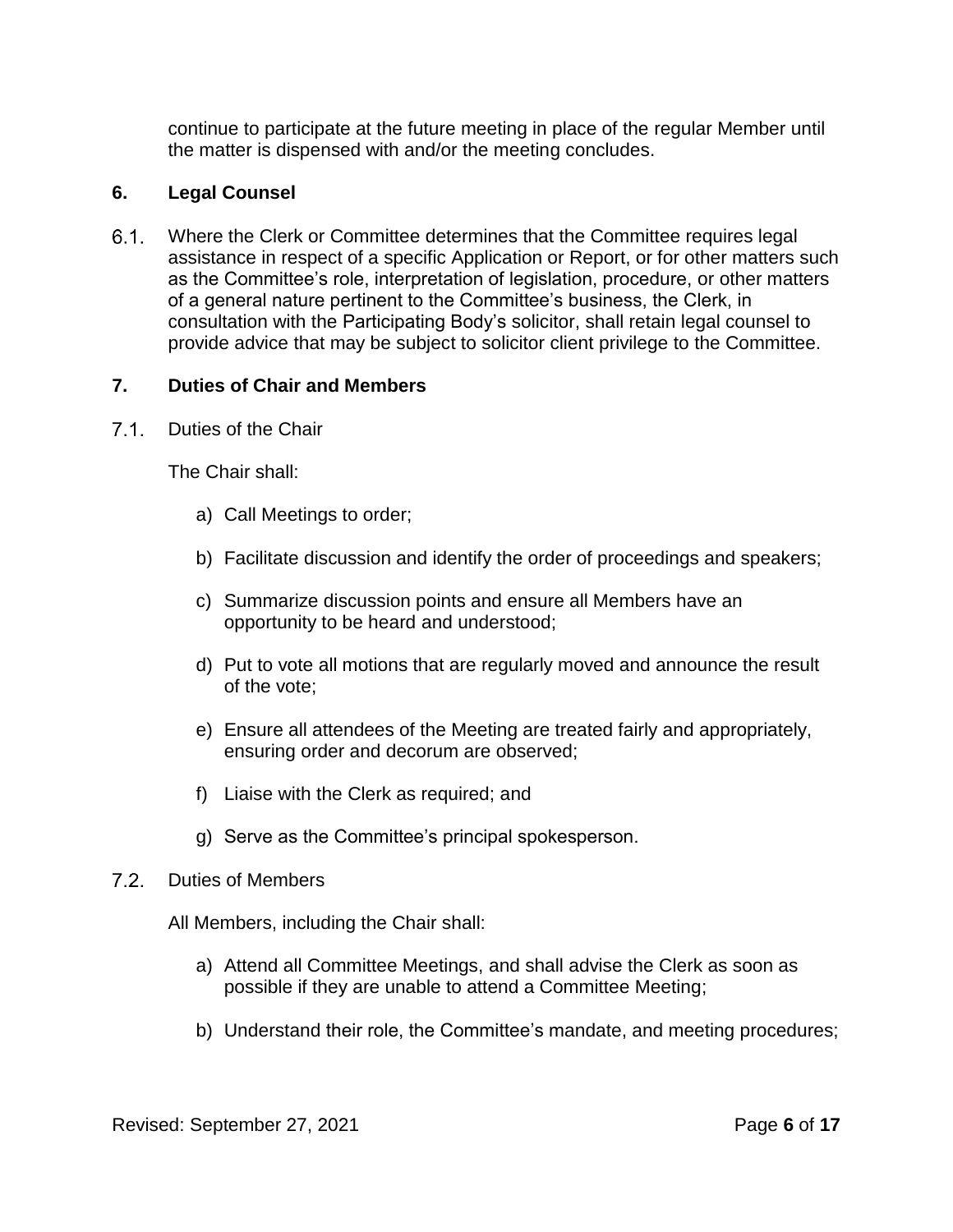- c) Declare if they cannot uphold the principles enumerated in Section [3](#page-3-0) of these Procedures and be recused from participating in the applicable Committee proceedings;
- d) Participate as an active and voting Member, asking questions and seeking clarification through the Chair; and
- e) Develop and maintain a climate of mutual support, trust, courtesy and respect, working together to utilize the talent and knowledge of all Members.

## **8. Notice of Proceedings**

- $8.1.$ As soon as possible following the receipt and acceptance of an Application by the Clerk or submission of a Report, the Clerk shall notify all affected parties and supply them with a copy of the Application or Report, and publish notice of receipt of the Application or submission of the Report on the Participating Body's website, including a copy of the Application or Report.
- $8.2.$ Notice of a scheduled Committee meeting shall be given by the Clerk to the affected parties and the public as soon as possible upon determination of the date, time and location of the meeting, with sufficient time to enable the affected parties to request a delegation and/or make a written submission prior to agenda publication. Such notice shall identify the time, place and purpose of the meeting, and the fact that if any party fails to attend the meeting, the Committee may still proceed in the party's absence and render a decision in relation to the matter.
- $8.3.$ In the case of an Application, the Candidate or Third Party Advertiser shall be requested to respond to the Application in writing. The written response must be submitted to the Clerk a minimum of three (3) business days prior to the Meeting at which the Application will be considered.
- $8.4.$ In the case of a Clerk's Report, the applicable Candidate or Third Party Advertiser and the Contributor shall be requested to respond to the Report in writing. Each written response must be submitted to the Clerk a minimum of three (3) business days prior to the Meeting at which the Report will be considered.
- $8.5.$ The Clerk shall distribute any written submissions received to Committee Members before or during a Meeting, including those of a Candidate or Third Party Advertiser and Contributor, in relation to an Application, Report, or other item on an agenda.
- $8.6.$ If a party fails to attend the Meeting, the Committee may proceed in the party's absence and the party will not be entitled to further notice in relation to the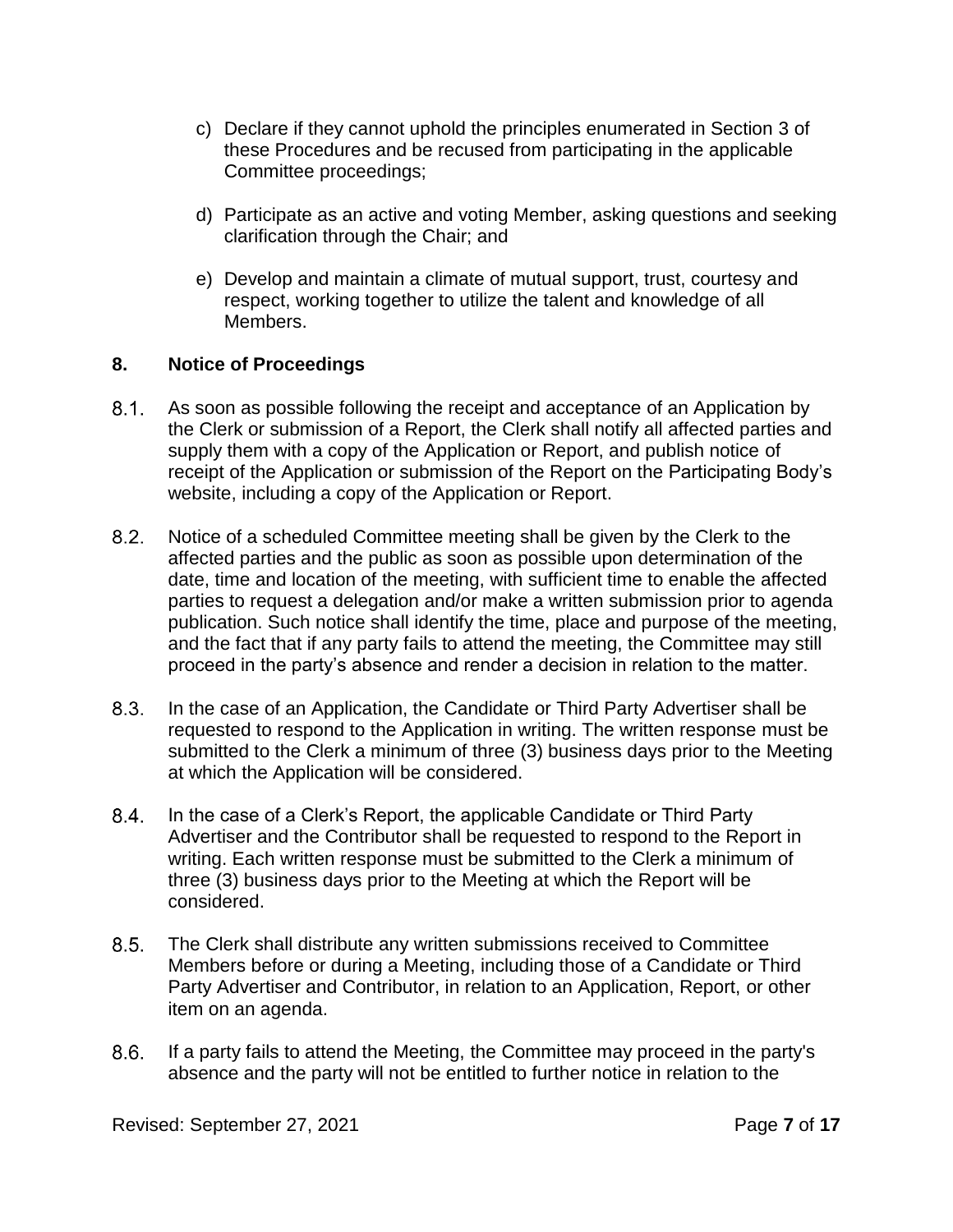Meeting or subsequent Meetings at which the Application or Report is considered.

- $8.7.$ A Meeting may be cancelled or postponed by the Clerk in consultation with the Chair when sufficient Members cannot attend, when a meeting is no longer required, or in the event of an emergency.
- $8.8.$ The Clerk shall give notice of Meeting cancellations or postponements by providing notice to Members as soon as possible prior to the scheduled Meeting and by posting a notice on the Participating Body's website. In the event of an emergency, a cancellation notice shall be provided as soon as possible in a manner deemed appropriate by the Clerk.
- $8.9.$ The Clerk may provide earlier or additional forms of notice as the Clerk deems appropriate.

# **9. Meetings, Agendas & Electronic Participation**

- $9.1.$ The Committee shall meet at the request of the Clerk. The Clerk shall request a Meeting of the Committee when required by the Act.
- $9.2.$ The presence of three (3) Members at a Meeting shall constitute quorum for the purposes of these procedures.
- $9.3.$ Meetings of the Committee shall be held at a location the Clerk deems appropriate. Meetings may be held electronically, subject to the discretion of the Clerk and where permitted by the general meeting procedures and practices regarding electronic meetings established by the relevant Participating Body.
- $9.4.$ Committee Meetings shall commence at a time and date to be set by the Clerk, and will be adjourned on a vote of the Committee.
- $9.5.$ In accordance with s. 88.33(5.1) of the Act, Meetings of the Committee shall be open to the public, but the Committee may deliberate in private. The Clerk shall attend the private deliberations for the purpose of recording minutes and providing procedural advice to the Committee, as requested.
- $9.6.$ The Clerk shall prepare an agenda for each Committee Meeting and publish it on the municipality or local board's website at least forty-eight (48) hours prior to the scheduled meeting date and time. Failure to meet this publication deadline shall mean that the meeting cannot occur and shall be rescheduled.
- $9.7$ The agenda shall include a copy of the Application(s) (including the reasons given) and/or Report(s), as well as any written submissions received from Candidates, Third Party Advertisers, or Contributors in relation to the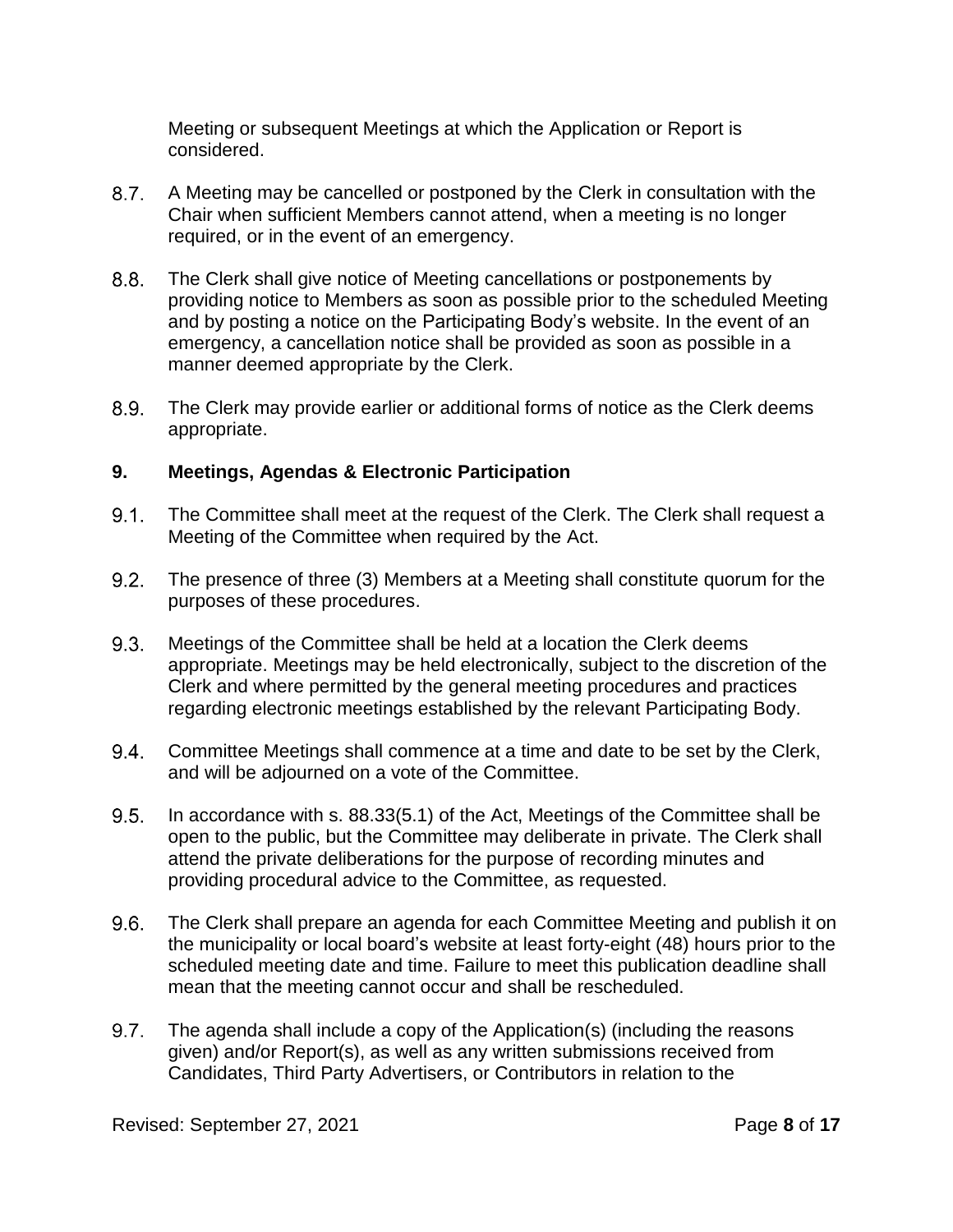Applications or Reports under consideration at the meeting prior to the specified deadlines for submission to be included in the agenda.

#### **10. Decorum at Meetings**

- 10.1. Meeting attendees shall maintain order and shall not heckle or engage in conversations, display placards or props, or engage in any behaviour that may be considered disruptive to the meeting. The Chair shall have the right to expel any person for improper or disruptive conduct during a meeting.
- 10.2. Meeting attendees shall ensure that all personal digital devices are turned off or set to a silent mode during a meeting.
- Where permitted by a Participating Body's general meeting procedures and practices, meeting attendees may use cameras and/or recording, broadcasting or streaming devices respectfully during any meeting, provided that doing so is not disruptive to the meeting or to other attendees. Attendees using their own recording, broadcasting or streaming equipment are encouraged to inform the Clerk to ensure Committee Members and attendees at the meeting are notified. Use of any recording device during private deliberations is prohibited.
- Where a Member considers that their integrity or the integrity of the Committee as a whole has been impugned, the Member may draw attention to the matter by declaring a point of privilege. The Chair shall make a decision on the validity of the point of privilege and, if in agreement, may seek a resolution (i.e. apology, warning, expulsion from meeting, etc.) from any individual that impugned the integrity of a Member or the Committee as a whole. A Member may immediately appeal the Chair's decision on a point of privilege to the Committee. The Committee shall hear the reason for the appeal from the appellant and the reason for the decision from the Chair, and shall decide the question without debate. The decision of the Committee by majority vote is final.

## **11. Rules of Debate & Evidence**

- 11.1. The following principles govern the rules of deliberation at meetings of the Committee:
	- a) The majority of Members have the right to decide;
	- b) The minority of Members have the right to be heard;
	- c) All Members have the right to information to help make decisions, unless otherwise prevented by law;
	- d) All Members have the right to an efficient meeting;
	- e) All Members have the right to be treated with respect and courtesy; and
	- f) All Members have equal rights, privileges and obligations.
- 11.2. When two or more Committee Members wish to speak, the Chair shall determine the order of speakers based on who requested to speak first.

Revised: September 27, 2021 Page **9** of **17**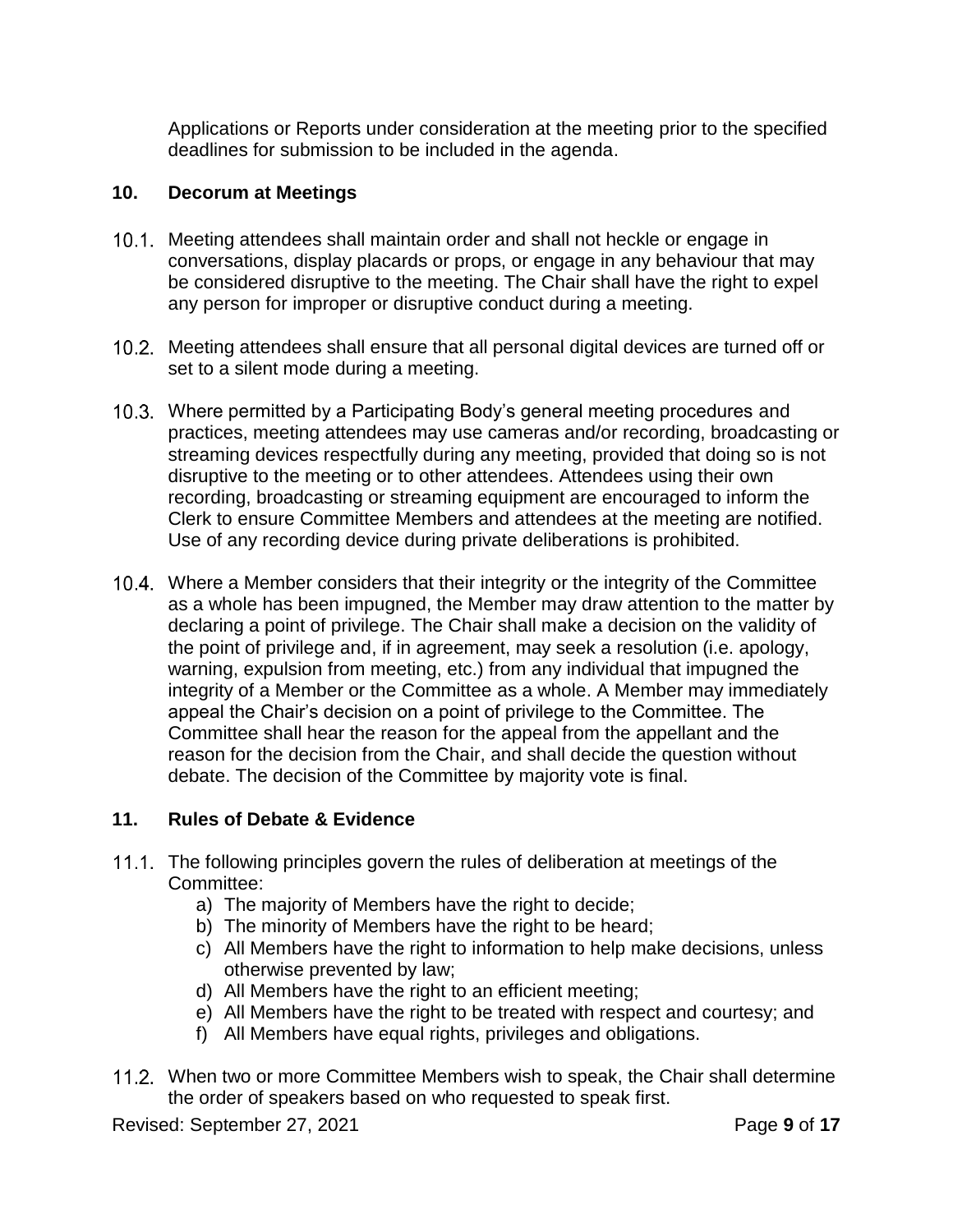- 11.3. A Committee Member may ask a question only for the purpose of obtaining information relating to the matter under discussion.
- 11.4. A Committee Member may ask a question only of:
	- a) A Member who has already spoken on the matter under discussion;
	- b) The Chair;
	- c) An official of the Participating Body;
	- d) A Witness;
	- e) Legal counsel appointed to provide advice to the Committee; and
	- f) Any other person addressing the Committee pursuant to these Procedures.
- 11.5. Any Member may propose a motion on the matter under consideration by providing the motion to the Clerk in writing. A seconder is not required in order to put a motion on the floor.
- 11.6. The following motions are deemed to be procedural in nature, are not required to be provided in writing, and shall be subject to consideration in the following order:
	- a) To change the order of business (not debatable);
	- b) To adjourn, and amendments thereto (not debatable);
	- c) That the vote be now taken (not debatable); and
	- d) To defer a matter.
- <span id="page-9-0"></span>11.7. Applicants, Candidates, Third Party Advertisers, Contributors and/or their agents shall submit all written statements and documentary evidence to the Clerk a minimum of three (3) business days prior to the meeting, to ensure its publication in the agenda for the meeting.
- <span id="page-9-1"></span>11.8. Notwithstanding s. [11.7,](#page-9-0) a Candidate, Third Party Advertiser, Applicant, Contributor and/or their agents are entitled to submit additional information and evidence to the Committee at any time prior to the Committee rendering its decision with respect to the Application or Report under consideration, including at a Meeting. Committee Members are entitled to receive additional information and evidence, and may determine whether such additional information and evidence will be considered in the course of their deliberations. In considering additional information and evidence, the Committee shall have regard for whether the introduction of the additional information and evidence may create a procedural unfairness towards any of the involved parties. If the Committee determines that a procedural unfairness would be caused by considering the additional evidence submitted, the Committee may at its discretion exclude the consideration of that evidence from its deliberations. Should the Committee decide to accept any additional information or evidence, it shall afford all parties an opportunity to respond to the additional information or evidence provided.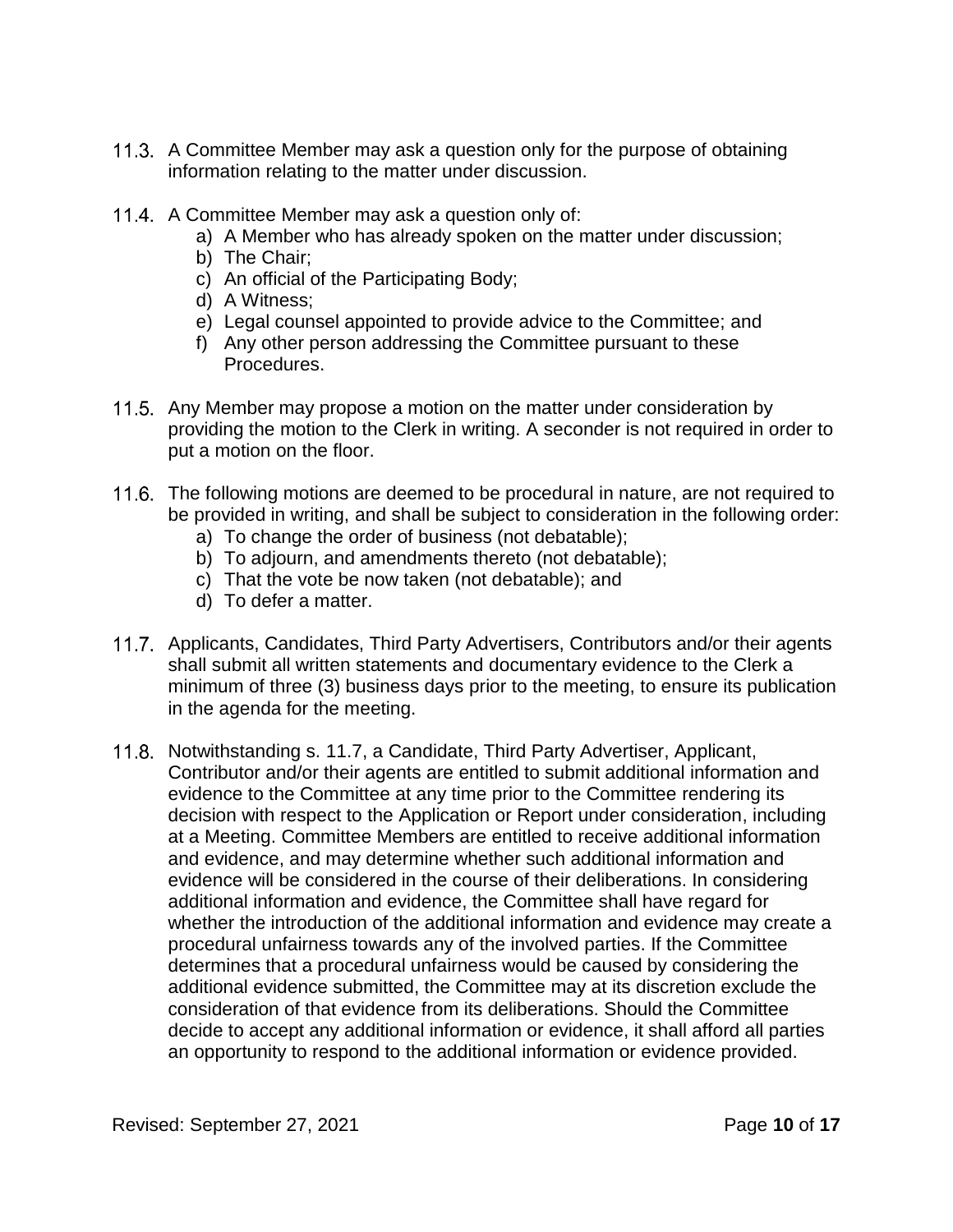11.9. Applicants, Candidates, Third Party Advertisers, Contributors and/or their agents are permitted to invite Witnesses to Meetings, and such Witnesses may make delegations to the Committee and/or submit additional information and evidence in their possession to the Committee, in accordance with the rules set out in s. [11.7](#page-9-0) and [11.8.](#page-9-1) Applicants, Candidates, Third Party Advertisers, Contributors and/or their agents are encouraged to advise the Clerk before the Meeting of their intention to invite any Witnesses, and shall provide the full name of any Witnesses to the Clerk.

## **12. Voting**

- 12.1. Every Committee Member present at a Meeting of the Committee when a question is put shall vote on the question, unless the Member is recused in accordance with Section [3](#page-3-0) of these Procedures or is otherwise prohibited by law from voting. If a Member refuses to vote, their vote is deemed to be in the negative and shall be recorded as such.
- 12.2. All motions of the Committee shall require a majority vote by the Members to be adopted. In the event of a tie, the motion shall be deemed to have been lost. The Chair shall announce the result of every vote.
- 12.3. A recorded vote may be held at the request of any Member, and shall be administered by the Clerk.
- 12.4. A motion containing distinct proposals shall be divided upon request by any Member, and in such cases each proposal shall be voted on separately.
- 12.5. A motion to amend shall relate to the subject matter of the main motion, shall not be received if it poses a direct negative to the question, and shall be put to vote in reverse order in which the amendments are made. Only a motion to amend an amendment to the original motion shall be allowed and any further amendments must be made to the original motion.
- 12.6. A motion to recess shall provide for the Committee to take an intermission, for an expressly stated period of time, within a Meeting which shall neither end the meeting nor destroy its continuity, and after which proceedings shall immediately resume at the point where they were interrupted.

# **13. Order of Business at Meetings**

13.1. Call to Order

The Chair shall call the meeting to order once all members of the Committee selected from the roster are present at or after the scheduled start time for the meeting. If there is no Chair currently appointed, the Clerk shall call the meeting to order and request that members move and adopt a motion to appoint a Chair.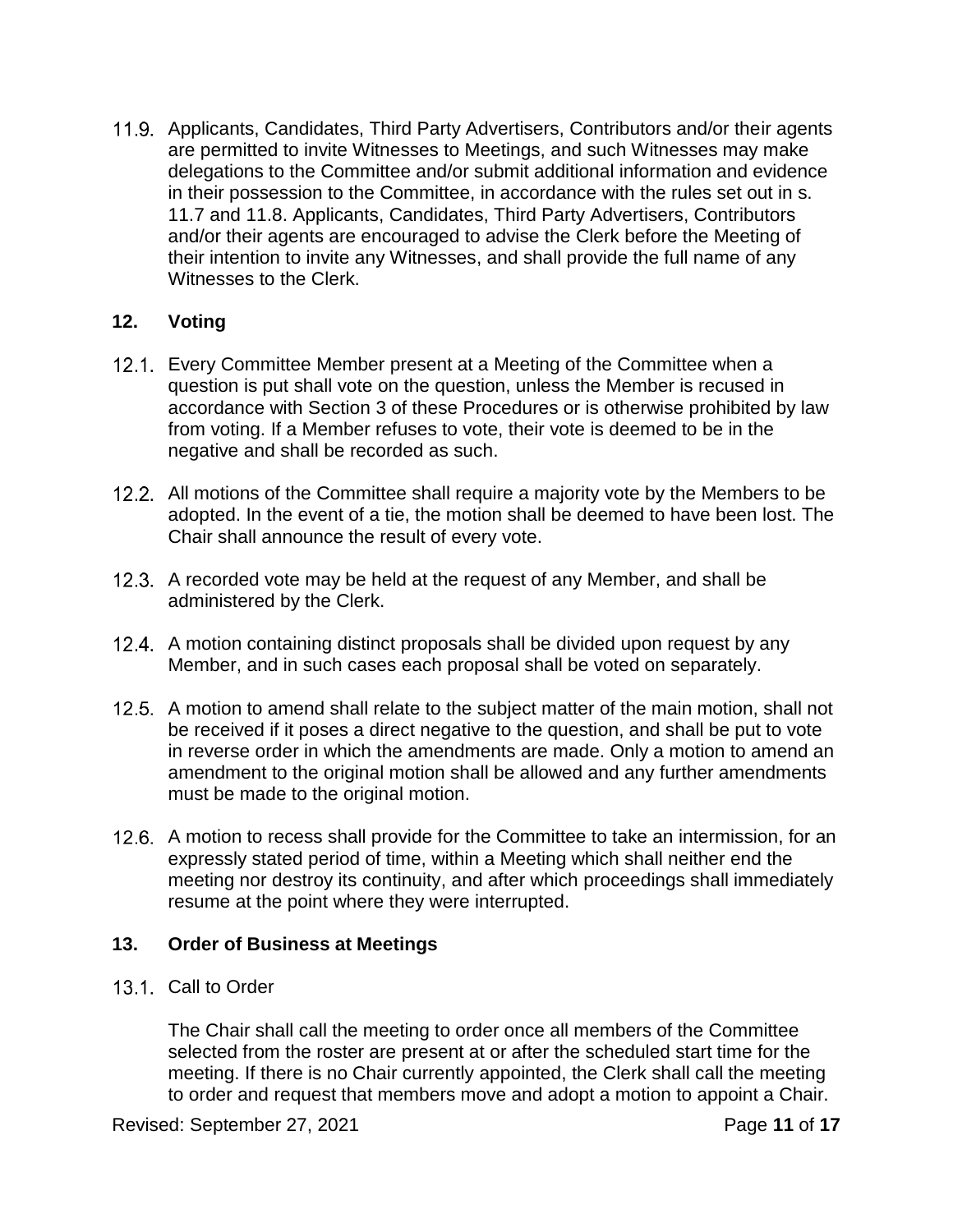## 13.2. Appointment of a Chair

At the first meeting of a Compliance Audit Committee on a particular report or application, the Members shall appoint one member to act as Chair for the duration of the Committee's deliberations on those matters on the agenda. The Chair shall retain the role for all matters on the agenda at a meeting. Another Member may assume the Chair in the event that the selected Chair is unable to fulfill their duties.

# 13.3. Opening Statement

The Chair shall make an opening statement outlining the procedure and format for the Committee Meeting. The Clerk may introduce the Committee Members for the benefit of the public.

# 13.4. Preliminary Motions

Following the opening statement and before considering the substance of agenda items, Members may make preliminary motions with respect to any business properly before the Committee, including motions to change the order of business, defer an agenda item, etc.

13.5. Consideration of Application or Clerk's Report

The Committee shall receive and consider all presentations, delegations, written submissions, and reports related to an Application or Clerk's Report, in the following order:

- a) Presentations by Staff Presentations shall only be permitted from an appointed Auditor, legal counsel for the Committee, a trainer, or the Clerk. There shall be no time limit for presentations, however, presenters are encouraged to be brief and concise.
- b) Delegations A Candidate, Third Party Advertiser, Contributor for a Report, and a Candidate, Third Party Advertiser, Contributor or Applicant for an Application, or their agent or a Witness, may appear as a delegation at such time as the Report or Application for which the person received notice is considered. Authorized individuals that wish to address the Committee as a delegate shall register with the Clerk not later than noon on the business day prior to the Committee Meeting. A delegate shall be permitted to speak to the item for up to ten (10) minutes, following which Members may then ask questions of the delegate.
- Deliberation The Committee shall consider all of the information presented and render a decision on the matter before it. The Committee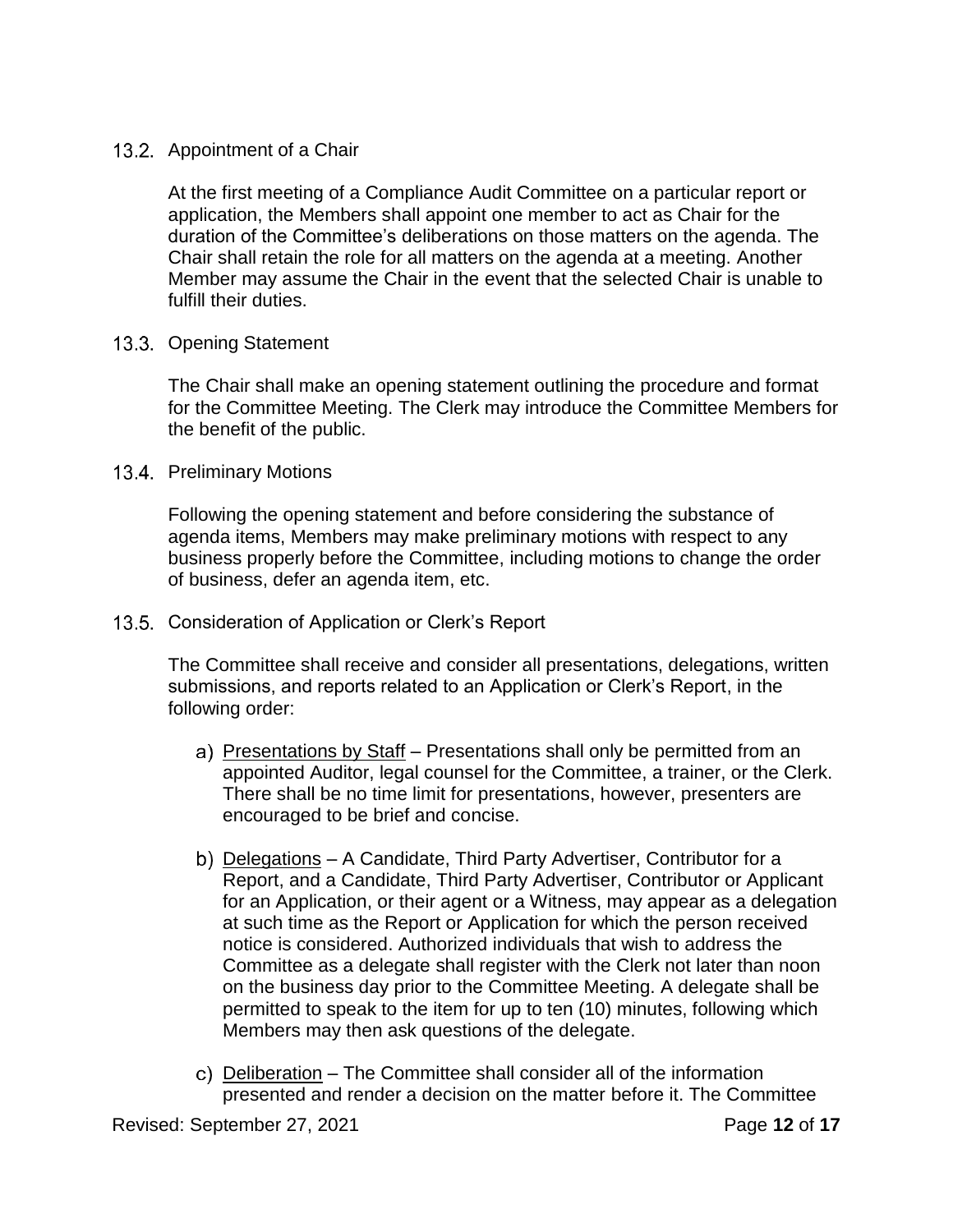may adjourn to a later date to seek more information and continue deliberations as necessary.

# **14. Review of Contributions by Clerk & Associated Reports**

- 14.1. The Clerk is responsible for reviewing contributions reported on the financial statements submitted by Candidates and Third Party Advertisers in accordance with Section 88.34 and 88.36 of the Act to determine whether any Contributor appears to have exceeded any of the contribution limits specified in the Act.
- <span id="page-12-0"></span>14.2. The Clerk shall prepare a Report that identifies each Contributor to a Candidate or Third Party Advertiser who appears to have contravened any of the contribution limits, and such Report shall be prepared as soon as possible following the day that is thirty (30) days after the filing date, or supplementary filing date, for the relevant financial statement. If the Contributor's total contributions to a Candidate or Third Party Advertiser appear to exceed the limit, the Report shall set out the contributions made by that Contributor to the Candidate or Third Party Advertiser. If the Contributor's total contributions to two or more Third Party Advertisers or Candidates for office on the same Council or local board appear to exceed the aggregate limit, the Report shall set out the contributions made by that Contributor to all Third Party Advertisers in relation to Third Party Advertisements, or to all Candidates for office on the Council or local board. A separate Report shall be prepared by the Clerk for each Contributor. The Clerk shall then forward the Report to the Committee and the Contributor.
- <span id="page-12-1"></span>Within thirty (30) days of receiving the Report, the Committee shall consider the Report and decide whether to commence a legal proceeding against a Contributor for an apparent contravention. The Committee shall meet at least once to consider the Report and render a decision. The Committee may adjourn and meet again at its discretion within the thirty (30) day time limitation, if required.
- 14.4. Upon deciding whether or not to begin a prosecution in respect of a Report, the Committee shall provide written reasons for its decision. If written reasons are not prepared and presented at the meeting, the Committee shall provide brief oral reasons for its decision at the meeting, followed by the preparation and release of written reasons for its decision at a later date in accordance with these procedures.
- 14.5. Notwithstanding sections [14.2](#page-12-0) and [14.3](#page-12-1) of these Procedures, where the Clerk does not identify any Contributors who appear to have contravened any of the contribution limits specified in the Act, the Clerk may prepare a Report indicating that no apparent contraventions were identified, and may post a copy of the Report to the Participating Body's website and forward a copy to the Roster of potential Members for their information.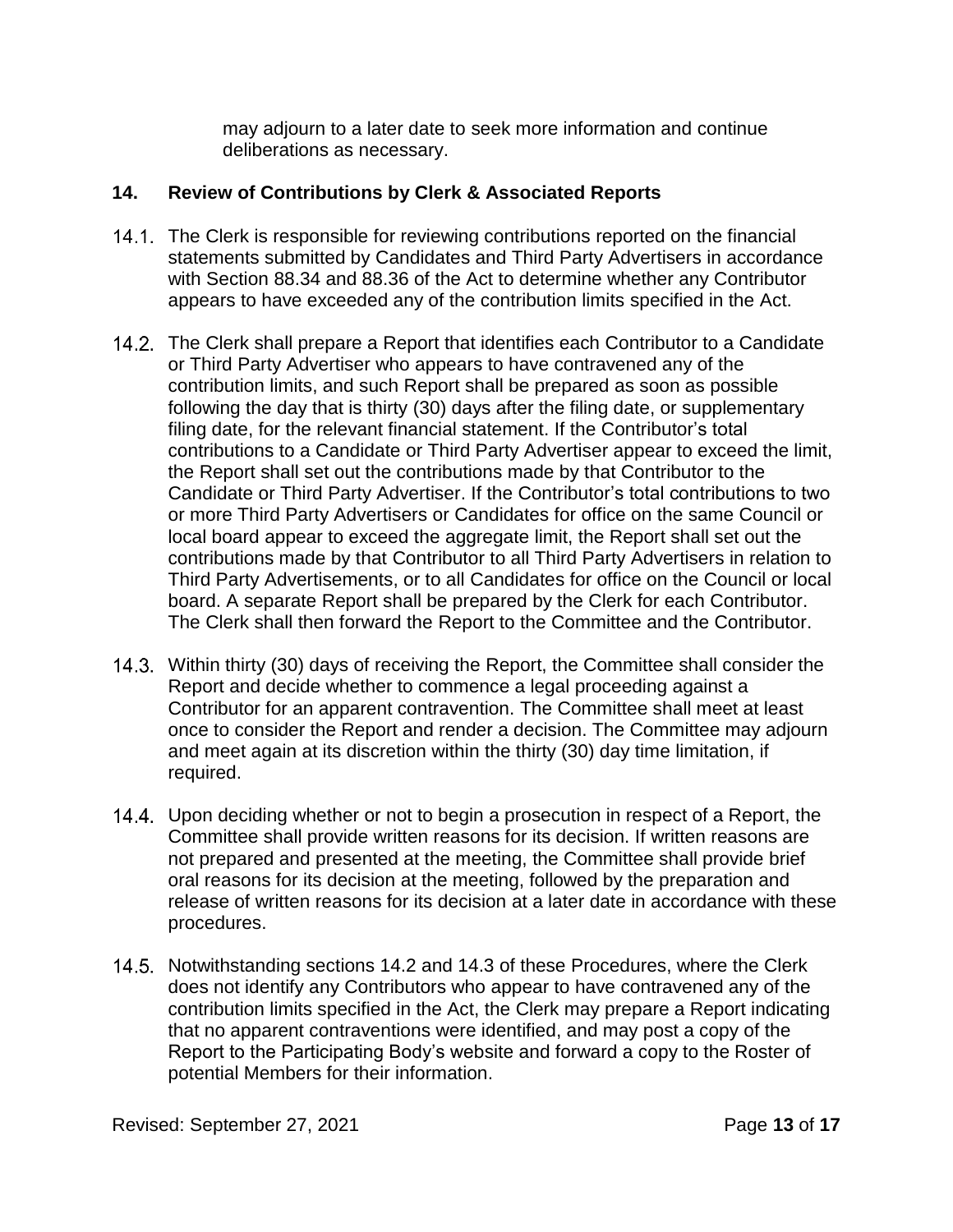# **15. Applications for a Compliance Audit**

- 15.1. An Elector who is entitled to vote in an election and believes on reasonable grounds that a Candidate or Third Party Advertiser has contravened a provision of the Act relating to election campaign finances may apply to the Committee for a Compliance Audit of the Candidate or Third Party Advertiser's election campaign finances, even if the Candidate or Third Party Advertiser has not filed a financial statement under Section 88.25 of the Act.
- 15.2. An Application for a Compliance Audit shall be made to the Clerk. The Application shall set out the reasons for the Elector's belief that the Candidate or Third Party Advertiser has contravened the Act.
- 15.3. The Application must be made within ninety (90) days after the latest of:
	- The filing date under Section 88.30 of the Act;
	- b) The Candidate or Third Party Advertiser's supplementary filing date, if any, under Section 88.30 of the Act;
	- The date the Candidate or Third Party Advertiser filed a financial statement, if the statement was filed within 30 days after the applicable filing date under Section 88.30; or
	- The date on which the Candidate or Third Party Advertiser's extension, if any, under s. 88.23(6) and s. 88.27(3) of the Act expires.
- Within ten (10) days after receiving the Application, the Clerk shall forward the Application to Committee Members requesting their availability to meet within thirty (30) days. Members shall respond within 2 business days by e-mail and/or phone. The Committee shall meet at least once to consider the Application and render a decision with respect to whether to grant the Application and appoint an Auditor. The Committee may adjourn and meet again at its discretion within the thirty (30) day time limitation, if required.
- 15.5. Upon deciding whether or not to grant the Application and appoint an Auditor, the Committee shall provide written reasons for its decision. If written reasons are not prepared and presented at the meeting, the Committee shall provide brief oral reasons for its decision at the meeting, followed by the preparation and release of written reasons for its decision at a later date in accordance with these procedures.

## **16. Auditors & Prosecutors**

16.1. If the Committee decides to grant an Application, it shall appoint an Auditor licensed under the *Public Accounting Act, 2004,* to conduct a Compliance Audit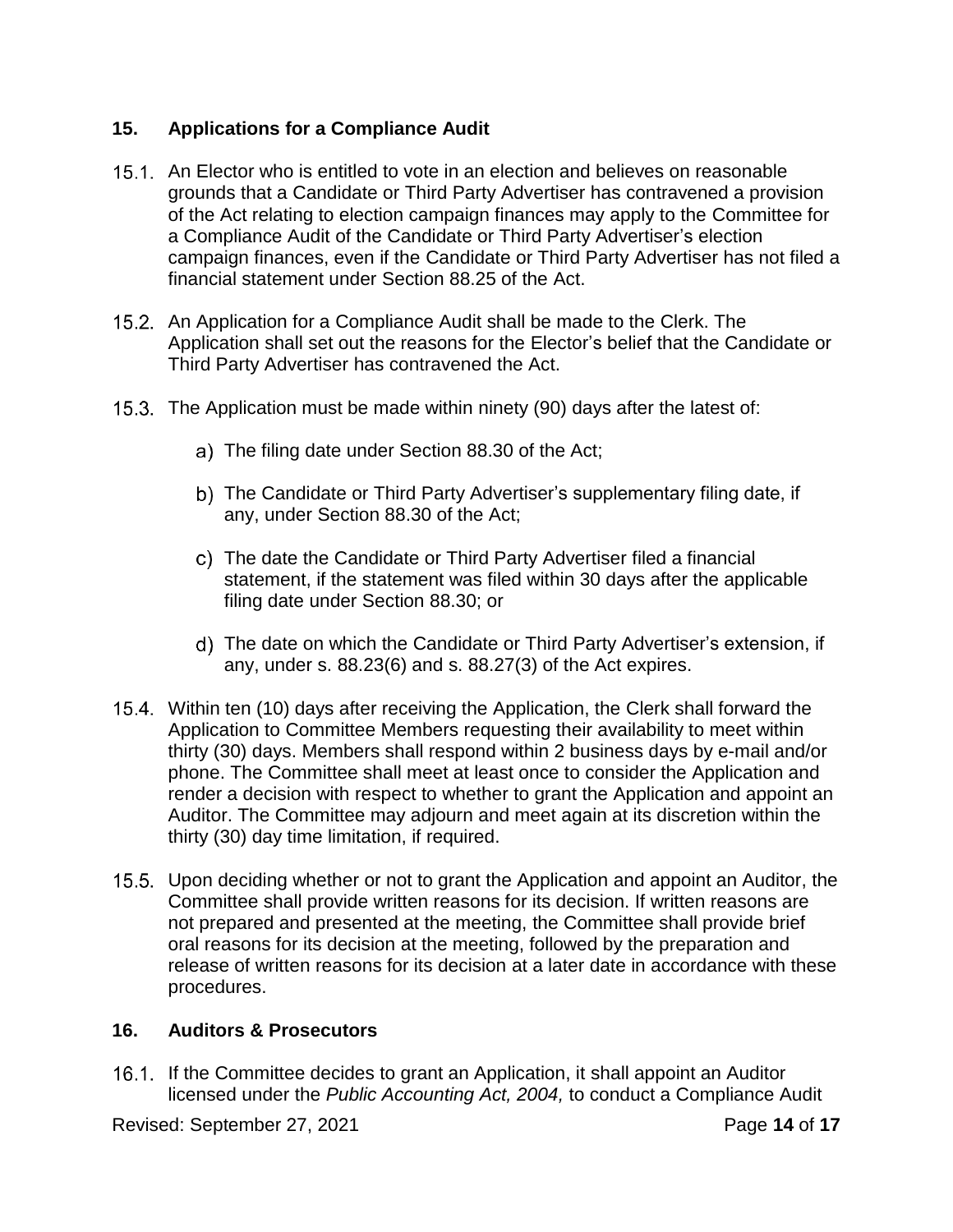of the Candidate's election campaign finances. The Clerk may provide a list of one or more qualified Auditor(s) to perform the audit, however the Committee is entitled to appoint any qualified Auditor that it so chooses, so long as the chosen Auditor is not a member of the Committee or on the Roster of potential Members. The Committee may appoint an Auditor at the meeting, or may do so outside of a formal Committee Meeting.

- 16.2. The Auditor shall promptly conduct an audit of the Candidate's or Third Party Advertiser's election campaign finances to determine whether they have complied with the provisions of the *MEA* relating to election campaign finances.
- The Auditor shall have all the powers as set out in Section 88.33(15) of the *MEA*. When conducting the audit, the Auditor shall have regard for the material facts, information, and evidence presented at the meeting wherein the compliance audit was ordered. However, the Auditor may, in accordance with their powers under the *MEA*, request additional documentation and examine any other aspects of the relevant financial statements that they may deem relevant to the compliance audit, in order to determine if a contravention of the provisions of the *MEA* relating to election campaign finances occurred.
- 16.4. Upon completing the compliance audit, the Auditor shall prepare an Auditor's Report outlining any apparent contraventions of the election campaign finance provisions of the *MEA*, and submit it to the Candidate or Third Party Advertiser, the Applicant, and the Clerk.
- 16.5. In accordance with s. 88.33(14) of the *MEA*, within ten (10) days of receiving the Auditor's Report, the Clerk shall distribute the report to all Committee Members.
- 16.6. The Committee shall consider the Auditor's Report within thirty (30) days of receiving it and, if the report concludes that the Candidate or Third Party Advertiser appears to have contravened a provision of the *MEA* relating to election campaign finances, the Committee shall decide whether to commence a legal proceeding against the Candidate or Third Party Advertiser. The Committee shall meet at least once to consider the Auditor's Report and render a decision. The Committee may adjourn and meet again at its discretion within the thirty (30) day time limitation, if required.
- 16.7. Upon deciding whether to commence a legal proceeding in respect of an Auditor's Report, the Committee shall provide written reasons for its decision. If written reasons are not prepared and presented at the meeting, the Committee shall provide brief oral reasons for its decision at the meeting, followed by the preparation and release of written reasons for its decision at a later date in accordance with these procedures.
- 16.8. Depending on the policies and practices of the Participating Body, the Clerk may provide a Prosecutor, or alternatively the Clerk may provide a list of one or more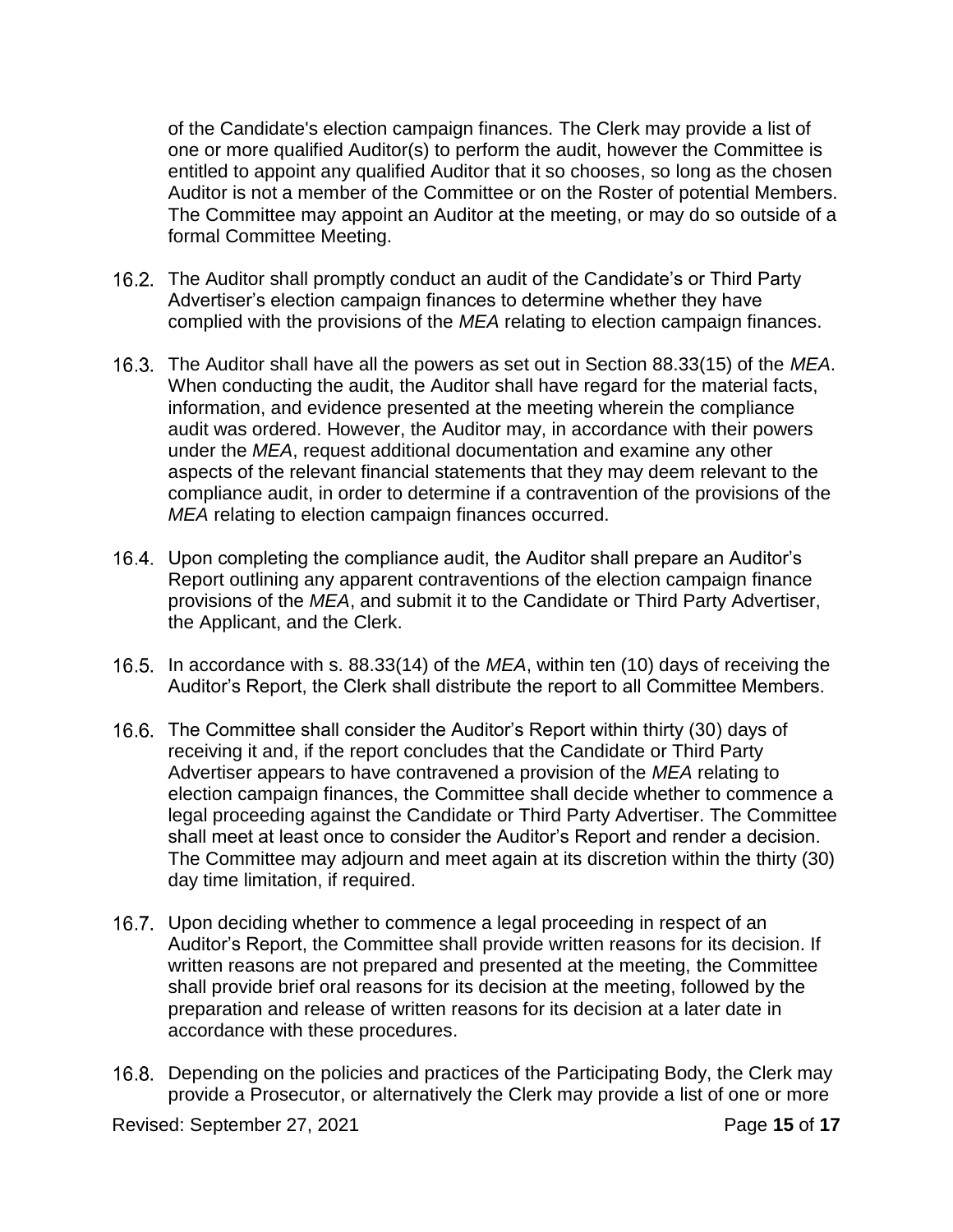qualified Prosecutor(s) to the Committee to select for the purposes of engaging in legal proceedings (however the Committee is entitled to appoint any qualified prosecutor that it so chooses). The chosen Prosecutor shall not be a member of the Committee or on the Roster of potential Members. The Prosecutor may be selected at the meeting, or may be selected outside of a formal Committee Meeting.

# **17. Written Reasons**

- 17.1. Where the Committee is required to provide written reasons for a decision, Committee Members may, but are not required to, present their written reasons at the meeting where the decision was made. Where written reasons are not provided at the meeting, the Committee shall submit their written reasons to the Clerk no later than seven (7) days after the meeting at which the decision was made.
- 17.2. The Clerk may provide the Committee with general assistance regarding the development of written reasons, and may provide templates or examples. However, the Clerk shall not offer comment or advice on the substance of written reasons. If legal advice or assistance is required for the development and drafting of reasons, the Committee may engage the services of a solicitor in accordance with these Procedures.
- 17.3. As soon as possible after receiving the Committee's completed written reasons, the Clerk shall distribute the written reasons to all affected parties and publish them on the Participating Body's website.

# **18. Minutes & Public Records**

- The Clerk shall prepare Minutes for each Meeting and post a copy of the open session portion of the Minutes on the Participating Body's website. All posted minutes shall be considered final.
- 18.2. Agendas, Minutes, Applications, Clerk's Reports, and evidence submitted to the Committee are public records, and all personal information collected, maintained, and disclosed on such records is done so with the express intent of creating a record that is available to the general public in accordance with section 27 of the *Municipal Freedom of Information and Protection of Privacy Act*. Records of private deliberations held in the absence of the public shall not be disclosed, unless required by law.
- 18.3. The Clerk may, at their discretion or in accordance with the Participating Body's applicable practices and procedures, redact personal information from public records of the Committee, but is not required to do so.